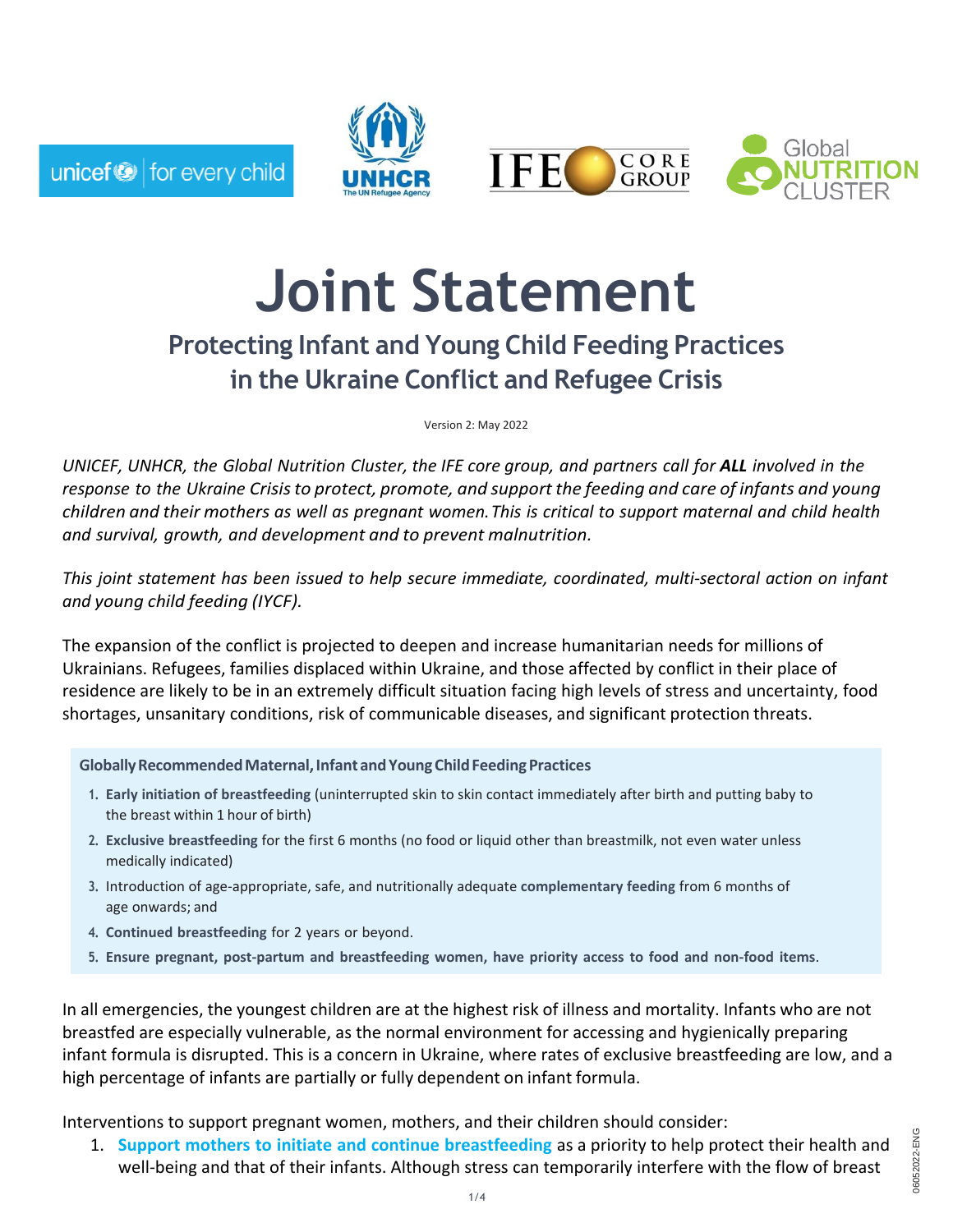milk in some women, it is not likely to inhibit breast milk production provided mothers and infants remain together and are supported to initiate and continue frequent breastfeeding. This support entails practical support with attachment and positioning for breastfeeding, confidence building, facilitating skin to skin contact and keeping mother and infant together (e.g., provide baby carriers/slings). It is recommended to draw upon existing breastfeeding support organizations and individual lactation specialists from Ukraine and surrounding countries for additional guidance.

- 2. **Keep mothers and babies together, even if ill with COVID-19 or variant.** Mothers can breastfeed even if they are pregnant or if they become ill, including with COVID-19. If ill, antibodies in their milk will help protect their babies. Anyone who is holding or feeding a baby (whether breastfeeding or feeding with a breastmilk substitute) should wear a mask and wash their hands before feeding the child.
- 3. **Support and protect the nutritional needs of infants and young children who are not breastfed and minimise the risks they are exposed to.** Infants who are exclusively dependent on infant formula are highly vulnerable in conflict situations and should be urgently identified, assessed, and **supplied with a package of essential support.** This package should include adequate breastmilk substitute (powdered infant formula or ready to use infant formula) supplies, equipment and supplies for hygienic storage, preparation and cup feeding, practical training on hygienic preparation and storage, and counselling on responsive feeding. The support should also provide for regular follow-up at designated transit centres, reception centres, UNHCR-UNICEF Blue Dot Hubs and congregation areas within host countries, as well as at Blue Dot Hubs, Red Cross, and other service providers within Ukraine. Mothers who are mixed feeding should be **encouraged and supported to increase their breastmilk supply** and/or return to exclusive breastfeeding.
- 4. In accordance with Ukraine<sup>1</sup> and EU<sup>2</sup> regulations as well as those of other host countries<sup>3</sup>, do not call **for, support, accept or distribute donations of Breast Milk Substitutes (BMS), including infant formula, other milk products, commercial complementary foods, and feeding equipment (such as bottles, teats, and breast pumps).** Required BMS supplies should be purchased (by the caregiver, procured by UNICEF or other partners in line with the WHO International Code of Marketing and Breast Milk Substitutes, 'the Code'<sup>4</sup>, and subsequent WHA resolutions) and provided as part of a **sustained package of coordinated care based on assessed need and should be Code-compliant**. Donor human milk should not be sent unless based on an identified need and in coordination with state/local medical authorities or UN agencies coordinated intervention that must include a functional cold chain. For infants 6–23 months of age, acceptable milk sources include full-cream animal milk (cow, goat, buffalo, sheep, camel), Ultra High Temperature (UHT) milk, reconstituted evaporated (but not condensed) milk, fermented milk, or yogurt, and expressed breast milk. Any animal milk given to infants <12 months should be boiled and left to cool before giving the milk.
- 5. **Ensure the availability and continuity of nutritious, appropriate, and fresh food for children, pregnant women, and postpartum and breastfeeding women.** Where there are identified shortfalls in local access and availability of foods, **facilitate access to age-appropriate and safe, complementary foods for children 6–23 months,** older children, and for their caregivers, with particular attention to pregnant, post-partum and breastfeedingwomen. In all contexts, promote

<sup>&</sup>lt;sup>1</sup> "Preventing the spreading of artificial breast-milk substitutes is defined by the Order of the Ministry of Health of Ukraine as of October 28, 2011 No. 715 "On Further Introduction of Hospital Favourable to a Child Expanded Initiative in Ukraine"

<sup>&</sup>lt;sup>2</sup> https:[//www.fsai.ie/legislation/food\\_legislation/foods\\_for\\_particular\\_nutritional\\_uses/infant\\_formulae\\_and\\_follow\\_on\\_formulae.html#advertising](http://www.fsai.ie/legislation/food_legislation/foods_for_particular_nutritional_uses/infant_formulae_and_follow_on_formulae.html#advertising) <sup>3</sup> Moldova: <http://lex.justice.md/index.php?action=view&view=doc&lang=1&id=354645>

<sup>4</sup> World Health Organization *International Code of Marketing and Breast-milk Substitutes* Geneva 1981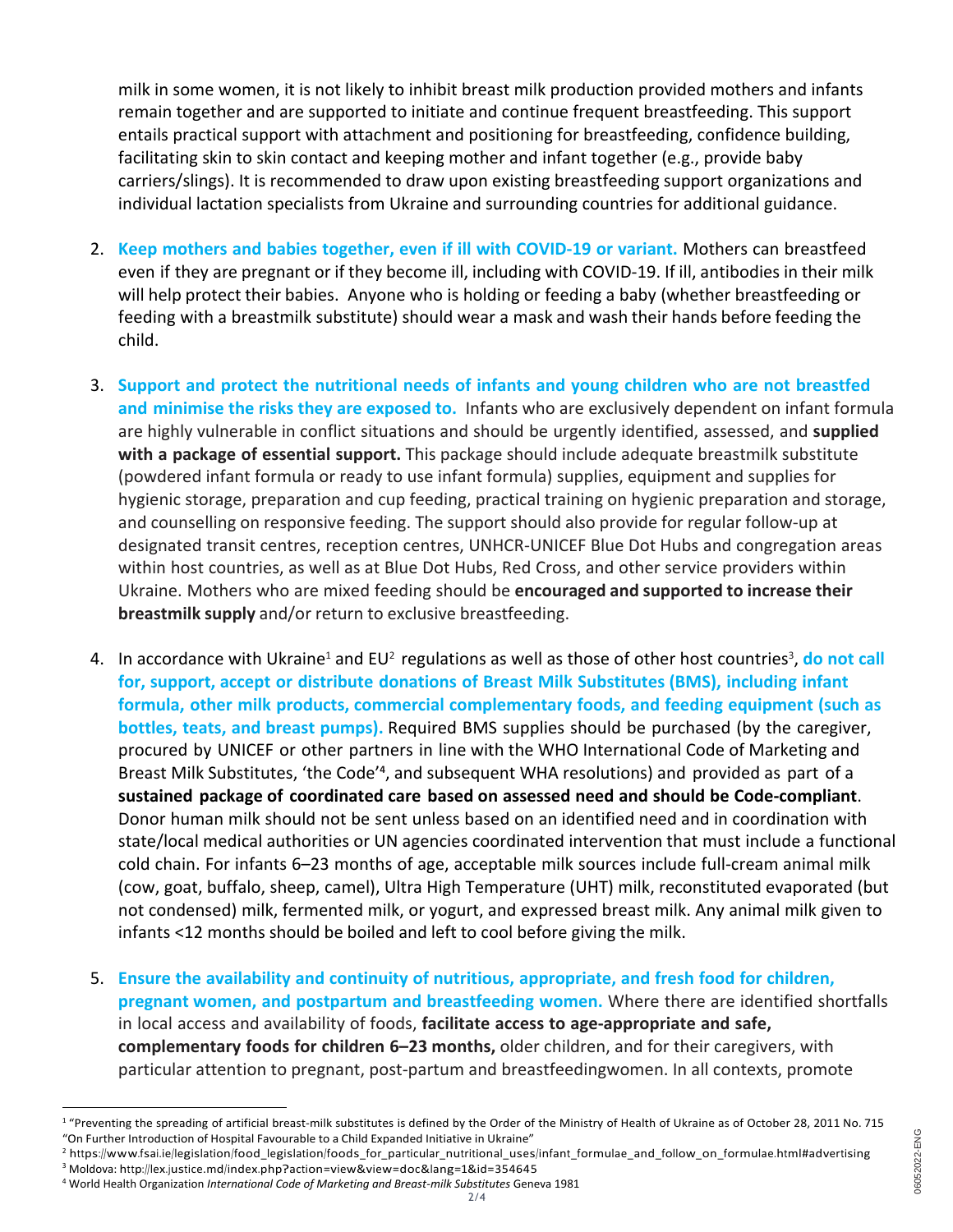access through inclusion of women and children into national social safety nets and,where access is limited, through direct cash support.

- 6. **Ensure pregnant, post-partum and breastfeeding women, and other caretakers of young children have priority access to food and non-food items including appropriate clothing, water, protection, accommodation, psychosocial support, and other interventions to meet their essential needs.** Consider how women in transit can be supported to minimize distress during their journey. **At all service points, provide safe and comfortable spaces for mothers and caretakers to feed and care for their infants.**
- 7. **Identify higher risk infants, children, and women and respond to their needs.** These include (but are not limited to) pregnant women; newborns, low birth weight infants; malnourished children, including infants under 6 months of age; children with disabilities; children experiencing issues with feeding; HIV exposed infants; orphaned infants; in addition, promote the identification of institutionalized children; women who are malnourished or severely ill; women who are experiencing stress and anxiety; instances where mothers are separated from their children.

**We encourage you to orientate your staff to raise awareness of the contents of this position statement** *If you would like to translate this document, please contact: ife@ennonline.net*

#### **Formoreinformation:**

**In Ukraine:** Kateryna Bulavinova — [kbulavinova@unicef.org](mailto:kbulavinova@unicef.org) **Refugee hosting countries**: UNHCR Public Health & Nutrition: hqphn@unhcr.org

#### **Annex 1: Resources for IYCF**

- [Mother and Baby Space resources for Ukraine response](https://www.nutritioncluster.net/resources/mbs-resource)
- [Ukraine Nutrition Cluster website](https://www.humanitarianresponse.info/en/operations/ukraine/nutrition)
- [BMS Monitoring and Reporting for all of Ukraine response](https://ee.humanitarianresponse.info/x/Gd4tmUg7)
- Operational Guidance on Infant Feeding in [Emergencies](https://www.ennonline.net/operationalguidance-v3-2017) V3
- IYCF-E infographic series | ENN [\(ennonline.net\)](https://www.ennonline.net/ifecoregroupinfographicseries)
- [BMS-Procurement-Guidance-Final-June-2021.pdf](https://www.unicef.org/media/100911/file/BMS-Procurement-Guidance-Final-June-2021.pdf) (unicef.org)
- [Breastfeeding-counselling-in-Emergencies-2021.pdf](https://www.globalbreastfeedingcollective.org/media/1536/file/Breastfeeding-counselling-in-Emergencies-2021.pdf) (globalbreastfeedingcollective.org)
- Community based infant and young child feeding | Global [Breastfeeding](https://www.globalbreastfeedingcollective.org/community-based-infant-and-young-child-feeding) Collective
- [Breastfeeding](https://www.globalbreastfeedingcollective.org/reports/breastfeeding-emergency-situations) in emergency situations | Global Breastfeeding Collective
- Call to Action: [Breastfeeding](https://www.ennonline.net/attachments/4089/Breastfeeding-Counselling-in-Emergencies-Brief.pdf) Counselling in Emergencies
- [Supportive](https://www.ennonline.net/supportivespacesiycfetechbrief2020) Spaces for IYCF-E
- Nutrition Cluster Ukraine [Programmatic](https://www.nutritioncluster.net/nutrition-programmatic-and-technical-guidance) and Technical Guidance
- WHO UNICEF [ten-steps-to-successful-breastfeeding](https://www.who.int/teams/nutrition-and-food-safety/food-and-nutrition-actions-in-health-systems/ten-steps-to-successful-breastfeeding)
- Guiding principles for feeding [non-breastfed](https://apo.who.int/publications/i/item/9241593431) children 6-24months of age
- [Infant and young child feeding practices. Standard Operating Procedures for the Handling of Breastmilk Substitutes](https://www.unhcr.org/publications/operations/55c474859/infant-young-child-feeding-practices-standard-operating-procedures-handling.html)  [\(BMS\) in Refugee Situations](https://www.unhcr.org/publications/operations/55c474859/infant-young-child-feeding-practices-standard-operating-procedures-handling.html)